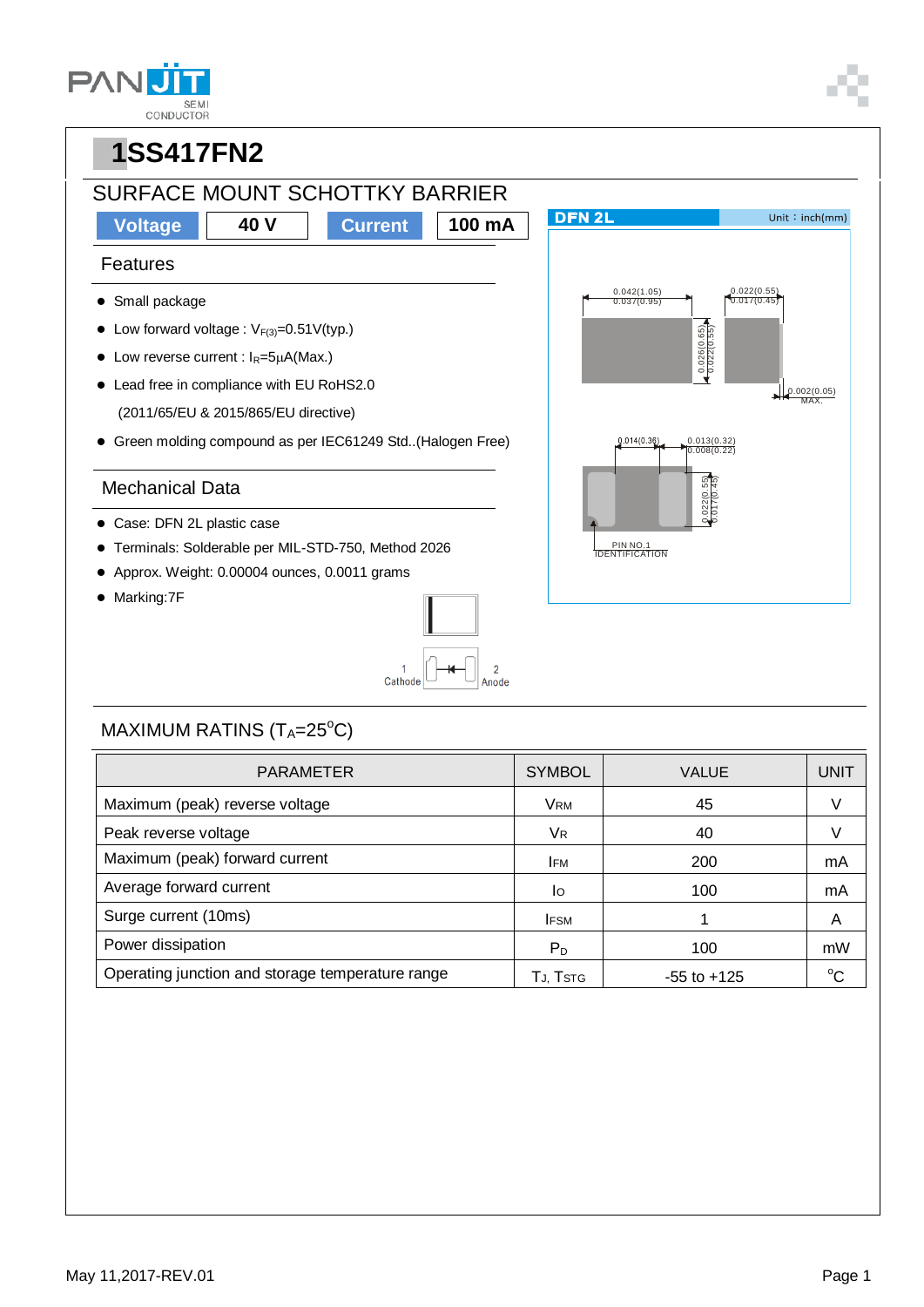

# **P1SS417FN2**

## ELECTRICAL CHARACTERISTICS (TA=25°C)

| <b>PARAMETER</b>     | <b>SYMBOL</b> | <b>TEST CONDITION</b> | MIN. | <b>TYP</b> | MAX. | UNIT |
|----------------------|---------------|-----------------------|------|------------|------|------|
| Forward voltage      | VF1           | $I = 1mA$             | ٠    | 0.26       |      |      |
|                      | VF2           | $I = 10mA$            | ٠    | 0.34       |      |      |
|                      | VF3           | $I = 100mA$           | ٠    | 0.51       | 0.62 |      |
| Reverse current      | lR.           | $V_R = 40V$           | ٠    | ۰          | 5    | μA   |
| Junction capacitance | $C_J$         | $V_R = 0V$ , f=1MHz   | ٠    | 10         | ۰    | pF   |

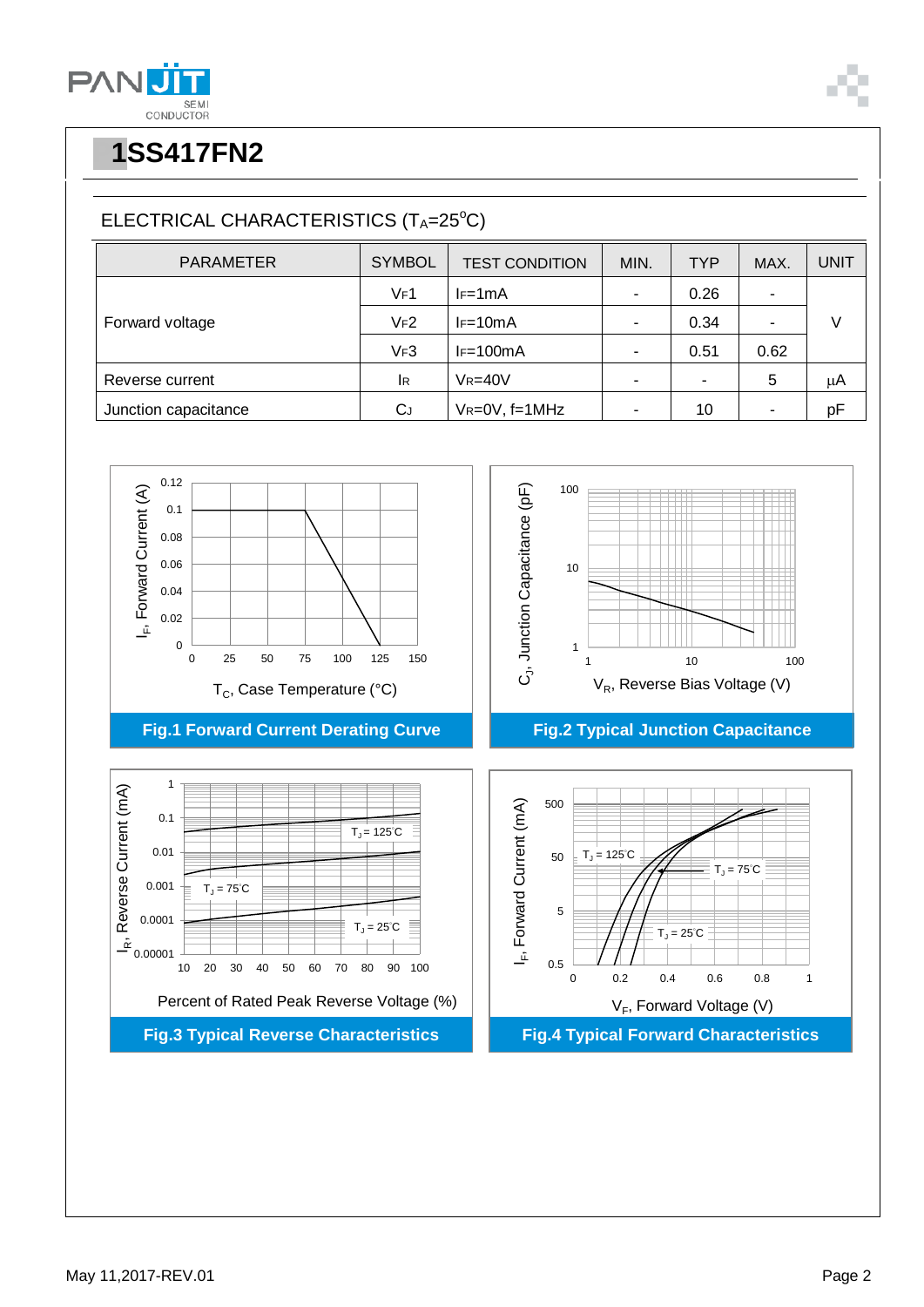



## **P1SS417FN2**

#### PART NO PACKING CODE VERSION

| Part No Packing Code | Package Type | Packing Type     | Marking | Version      |
|----------------------|--------------|------------------|---------|--------------|
| 1SS417FN2_R1_00001   | DFN 2L       | 8K pcs / 7" reel | 7F      | Halogen free |

MOUNTING PAD LAYOUT